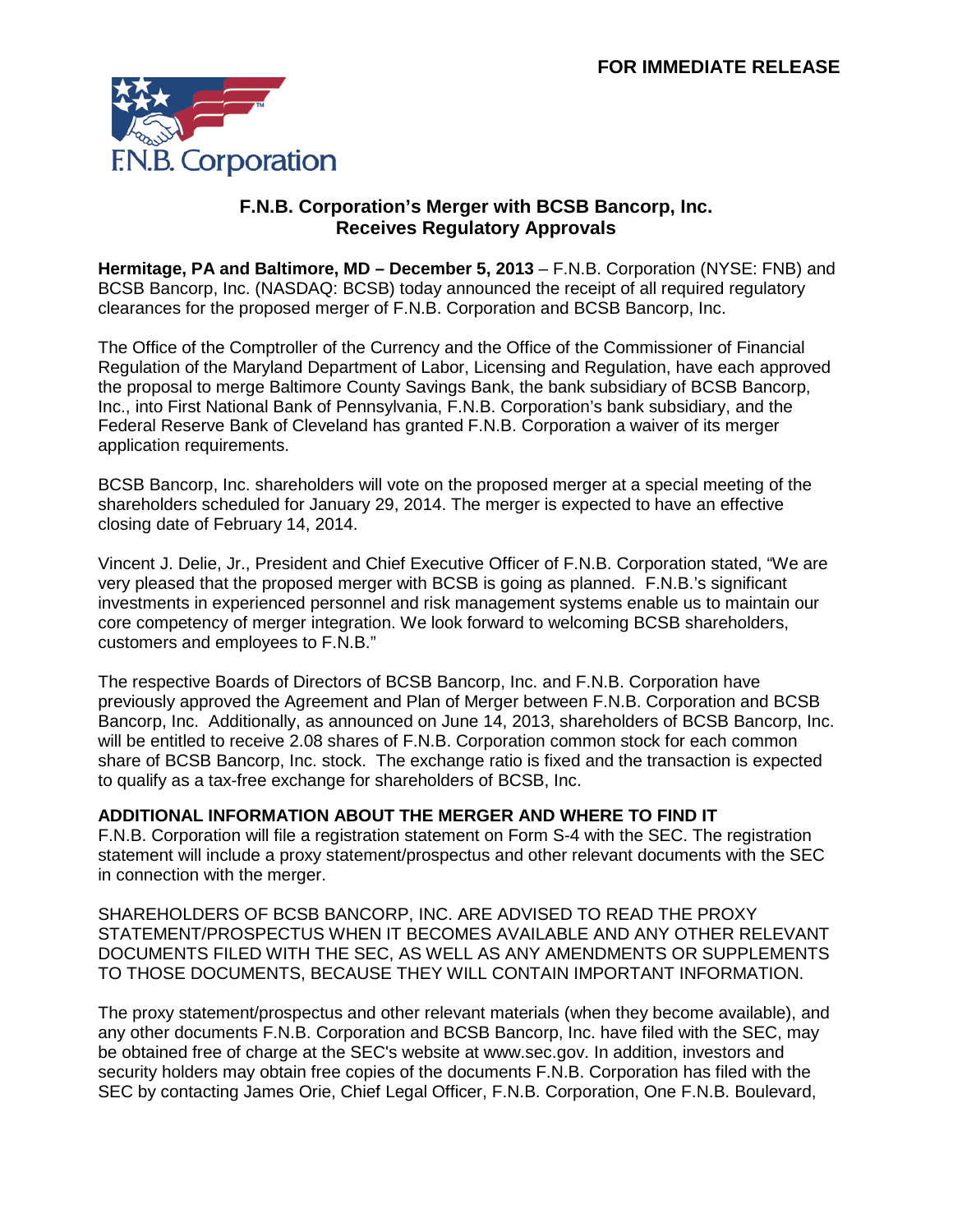

Hermitage, PA 16148, telephone: (724) 983-3317 and free copies of the documents BCSB Bancorp, Inc. has filed with the SEC by contacting Joseph J. Bouffard, President and Chief Executive Officer, BCSB Bancorp, Inc., 4111 East Joppa Road, Baltimore, MD 21236, telephone: (410) 256-5000.

F.N.B. Corporation and BCSB Bancorp, Inc. and certain of their directors and executive officers may be deemed to be participants in the solicitation of proxies from BCSB Bancorp, Inc. shareholders in connection with the proposed merger. Information concerning such participants' ownership of BCSB Bancorp, Inc. common shares will be set forth in the proxy statement/prospectus relating to the merger when it becomes available. This communication does not constitute an offer of any securities for sale.

## **About F.N.B. Corporation**

F.N.B. Corporation (NYSE: FNB), headquartered in Hermitage, Pennsylvania, is a regional diversified financial services company operating in six states and three major metropolitan areas including Pittsburgh, PA, where it holds the number three retail deposit market share, Baltimore, MD and Cleveland, OH. The Company has total assets of \$12.8 billion and more than 250 banking offices throughout Pennsylvania, Ohio, West Virginia and Maryland. F.N.B. provides a full range of commercial banking, consumer banking and wealth management solutions through its subsidiary network which is led by its largest affiliate, First National Bank of Pennsylvania. Commercial banking solutions include corporate banking, small business banking, investment real estate financing, asset based lending, capital markets and lease financing. The consumer banking segment provides a full line of consumer banking products and services including deposit products, mortgage lending, consumer lending and a complete suite of mobile and online banking services. F.N.B.'s wealth management services include asset management, private banking and insurance. The Company also operates Regency Finance Company, which has more than 70 consumer finance offices in Pennsylvania, Ohio, Kentucky and Tennessee.

The common stock of F.N.B. Corporation trades on the New York Stock Exchange under the symbol "FNB".

# **About BCSB Bancorp, Inc.**

BCSB Bancorp, Inc. serves as the holding company for its wholly owned subsidiary, Baltimore County Savings Bank, which has 16 banking offices throughout the Greater Baltimore area. The common stock of BCSB Bancorp, Inc. is traded under the trading symbol "BCSB" on the NASDAQ National Market System.

# **Forward-looking Statements**

This joint press release of F.N.B. Corporation and BCSB Bancorp, Inc. contains "forward-looking statements" within the meaning of the Private Securities Litigation Reform Act, relating to present or future trends or factors affecting the banking industry and, specifically, the financial operations, markets and products of F.N.B. Corporation and BCSB Bancorp, Inc. Forward-looking statements are typically identified by words such as "believe", "plan", "expect", "anticipate", "intend", "outlook", "estimate", "forecast", "will", "should", "project", "goal", and other similar words and expressions.

These forward-looking statements involve certain risks and uncertainties. In addition to factors